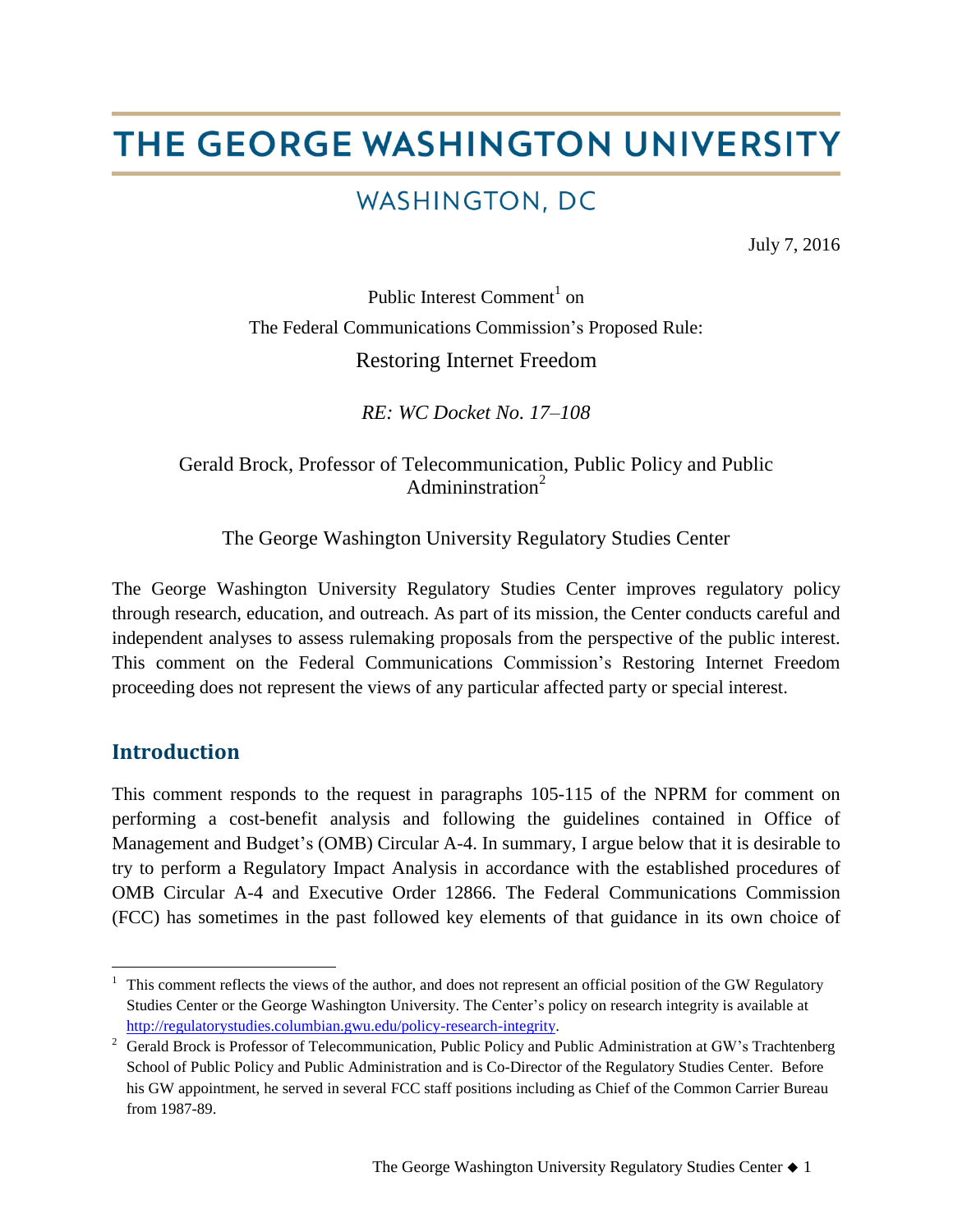methods of analysis but it is useful to explicitly follow the guidance or explain why portions of it are inapplicable.

# **The FCC Should Perform a Regulatory Impact Analysis**

As an independent regulatory agency, the FCC is not required to perform a Regulatory Impact Analysis (RIA) of major regulations but it is desirable to do so voluntarily because RIAs have become the standard method of ensuring careful analysis of proposed regulations. The OECD states:

Regulatory Impact Analysis (RIA) is a systemic approach to critically assessing the positive and negative effects of proposed and existing regulations and nonregulatory alternatives. As employed in OECD countries it encompasses a range of methods. It is an important element of an evidence-based approach to policy making.

OECD analysis shows that conducting RIA within an appropriate systematic framework can underpin the capacity of governments to ensure that regulations are efficient and effective in a changing and complex world. Some form of RIA has now been adopted by nearly all OECD members, but they have all nevertheless found the successful implementation of RIA administratively and technically challenging. $3$ 

Similarly, a group of nineteen RIA experts convened by GW's Regulatory Studies Center states:

Regulatory impact analysis (RIA) weights the benefits of regulatory proposals against the burdens they impose. Even regulatory policies that are ultimately decided on political, legal, ethical, or other grounds will benefit from the structured evaluation of tradeoffs and alternatives that a good RIA provides…

In the United States, presidential executive orders for more than 35 years have required agencies to conduct RIAs before issuing economically significant regulations, and to rely on those analyses in designing regulations. In the simplest terms, the goal of regulatory impact analysis is to present information to decision makers to help them ensure that proposed regulations do more good than harm. Presidential Executive Orders 12866 (1993) and 13563 (2011) set longestablished principles of good regulatory decision-making, and the Office of

 $\overline{a}$ 

<sup>3</sup> [http://www.oecd.org/gov/regulatory-policy/ria.htm,](http://www.oecd.org/gov/regulatory-policy/ria.htm) accessed July 3, 2016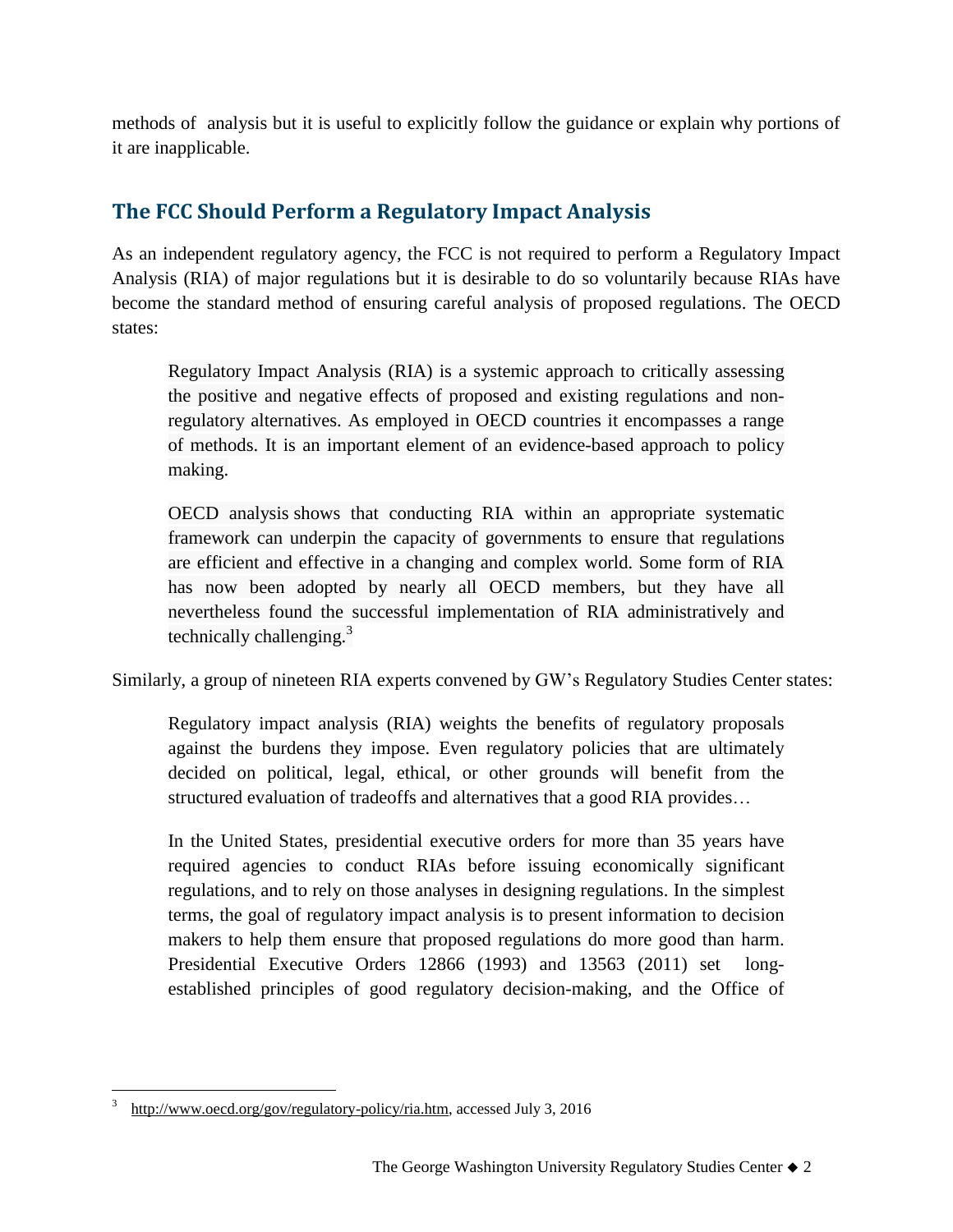Management and Budget's (OMB's) Circular A-4 (2003) provides detailed guidance for developing RIAs.<sup>4</sup>

As discussed below, an RIA can strengthen the analytic foundation of a change in regulation even when it is difficult to predict and quantify the effects of the change. The procedures developed over many years and political administrations in the U.S. and other OECD countries provide a useful guide to what constitutes rigorous analysis of a proposed regulatory change. Those procedures can be helpful in improving regulation even when not required or when not all of the components can be carried out.

Three components of the guidelines help provide analytical rigor even when it is difficult to quantify the costs and benefits. First, the guidelines require a clear statement of the need for the proposed action and limit the justification to specific categories such as clearly identified market failure or other compelling social needs. The presumption is that regulation should not be added to a market that is functioning reasonably well. Second, the agency needs to present evidence that the actions required under the rule will have a causal relationship to solving the identified problem. It is often easier to identify a problem than to find specific regulations that will solve that problem. Nobel prize economist Oliver Williamson has developed the "remediableness criterion" to distinguish problems that can be solved with government intervention from those for which intervention is unlikely to be effective.<sup>5</sup> Third, the agency needs to show that it has considered a variety of possible solutions to the identified problem and has chosen the particular form of regulation that will generate the greatest net benefits.

#### **Past FCC Analyses Comparable to RIA Procedures**

While the FCC has not normally followed the OMB guidelines for RIAs in its proceedings, it has performed analyses similar to that required by the OMB guidance in some of its major proceedings. The issues involved in following those guidelines can be clarified by considering

 $\overline{a}$ 4 Susan Dudley, Richard Belzer, Glenn Blomquist, Timothy Brennan, Christopher Carrigan, Joseph Cordes, Louis A. Cox, Arthur Fraas, John Graham, George Gray, James Hammitt, Kerry Krutilla, Peter Linquiti, Randall Lutter, Brian Mannix, Stuart Shapiro, Anne Smith, W. Kip Viscusi & Richard Zerbe. "Consumer's Guide to Regulatory Impact Analysis: Ten Tips for Being an Informed Policymaker." *The George Washington University Regulatory Studies Center*. (2017), [https://regulatorystudies.columbian.gwu.edu/sites/regulatorystudies.columbian.gwu.edu/files/downloads/RIA-](https://regulatorystudies.columbian.gwu.edu/sites/regulatorystudies.columbian.gwu.edu/files/downloads/RIA-Consumers_Guide_Format_vf_1.pdf)

Consumers Guide Format vf 1.pdf, accessed July 3, 2017, pp 1, 3. (forthcoming in Journal of Benefit-Cost Analysis)

<sup>&</sup>lt;sup>5</sup> Williamson states: "The remediableness criterion is an effort to deal symmetrically with real world institutions, both public and private, warts and all. The criterion is this: an extant mode of organization for which no superior feasible form of organization can be described and implemented with expected net gains is presumed to be efficient." "Transaction Cost Economics: The Natural Progression," 100 *American Economics Review* 673-690 at 684 (2010).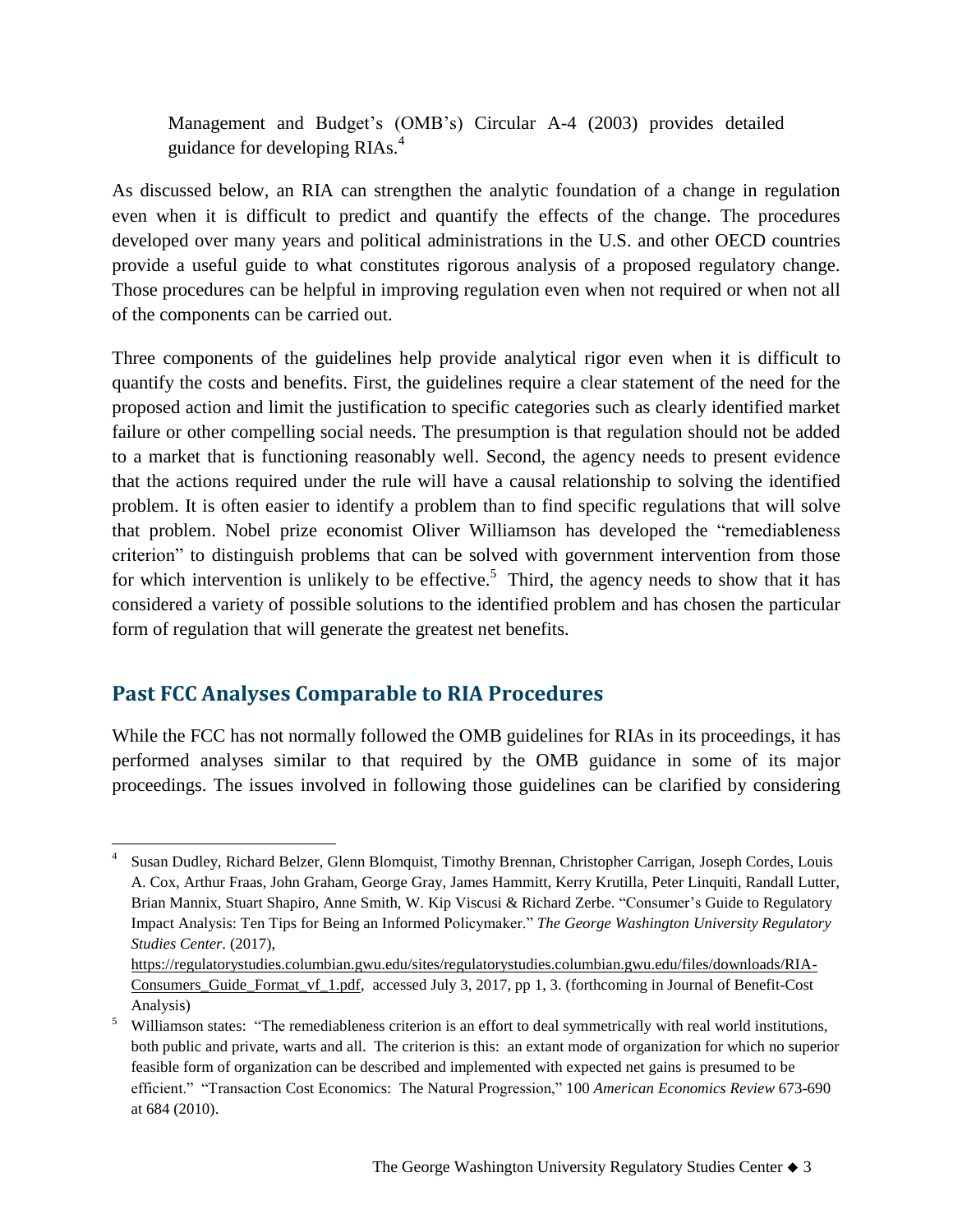two historical examples where the Commission's analysis supporting its decision used different aspects of the current OMB guidelines.

#### **Computer II**

The 1980 Final Decision in the Computer II inquiry made major changes to the 1979 Tentative Decision and set up the regulatory framework for the early development of data communications services. In that crucial decision, the Commission made no attempt to develop anything resembling a cost-benefit analysis to justify its substantial departures from the Tentative Decision. Instead, the Commission emphasized freedom and market forces as justification for its new approach:

There are literally thousands of unregulated computer service vendors offering competing services connected to the interstate telecommunications network. …The only limitation on the types of services offered are those arising from the constraints of their own entrepreneurial capabilities and, in a very real sense, the implicit requirement that they structure their services so as to avoid crossing a regulatory boundary that would subject them to regulation… The interaction of the implicit requirement to avoid crossing the regulatory boundary and the competitive nature of the enhanced service market is crucial. …By removing this barrier the entire market for enhanced services should be even more competitive than it has been in the presence of that barrier. …The record in this proceeding makes clear that even when the Commission's stated policies are in favor of open entry, the very presence of Title II requirements inhibits a truly competitive, consumer responsive market.<sup>6</sup>

Although no cost-benefit analysis was performed, the Commission's Computer II order did conform to an important part of the later guidance on regulation. EO 12866 contained as its statement of regulatory philosophy:

Federal agencies should promulgate only such regulations as are required by law, are necessary to interpret the law, or are made necessary by compelling public need, such as material failures of private markets to protect or improve the health and safety of the public, the environment, or the well-being of the American people. $<sup>7</sup>$ </sup>

OMB Circular A-4 elaborated on that section as follows:

 $\overline{a}$ 

Before recommending Federal regulatory action, an agency must demonstrate that the proposed action is necessary. If the regulatory intervention results from a

<sup>6</sup> Second Computer Inquiry, Final Decision 77 F.C.C. 2d 384 at 426, para. 109 (1980).

<sup>&</sup>lt;sup>7</sup> Executive Order 12866, "Regulatory Planning and Review," September 30, 1993.  $\S1(a)$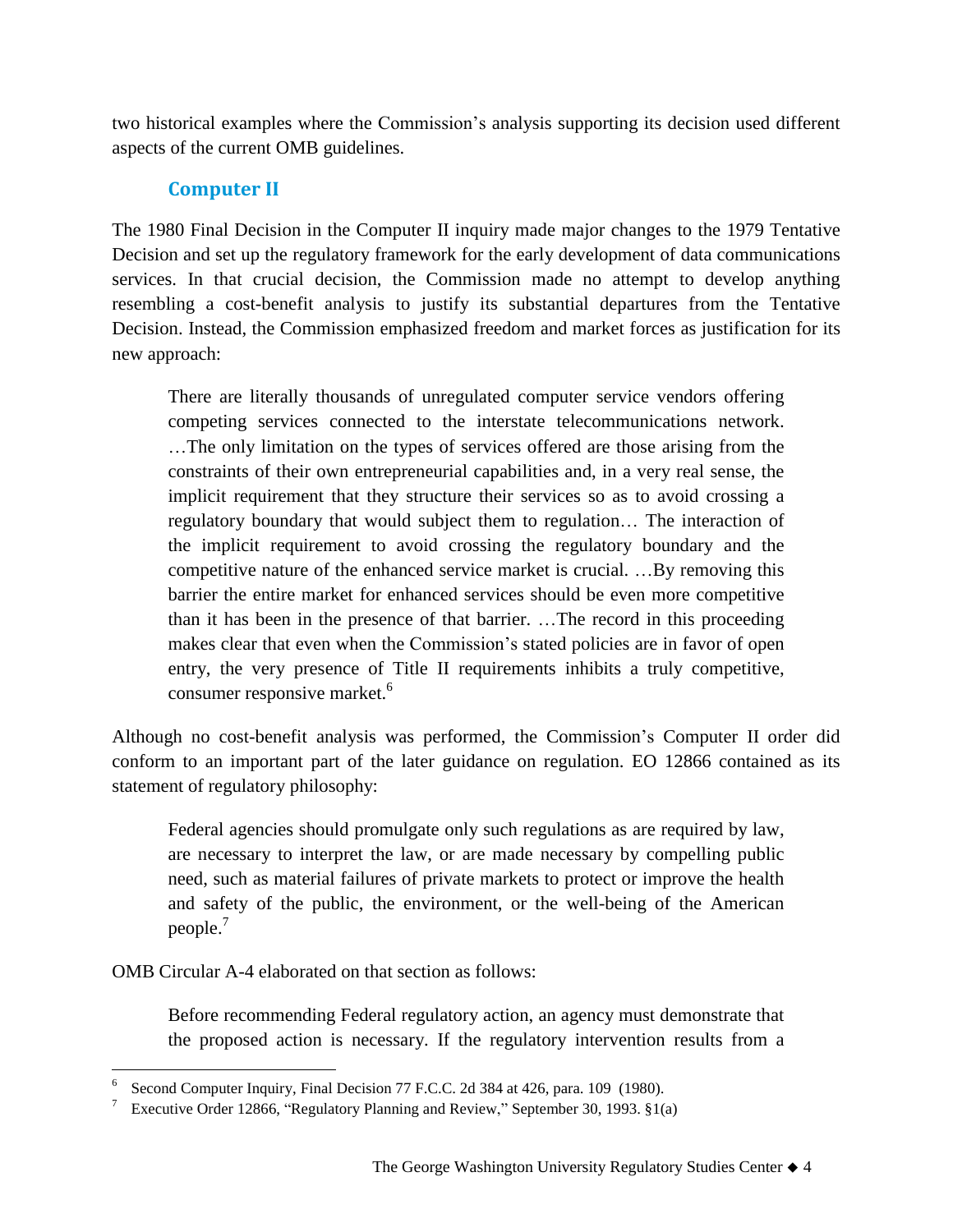statutory or judicial directive, you should describe the specific authority for your action, the extent of discretion available to you, and the regulatory instruments you might use. . . . If the regulation is designed to correct a significant market failure, you should describe the failure both qualitatively and (where feasible) quantitatively. You should show that a government intervention is likely to do more good than harm. For other interventions, you should also provide a demonstration of compelling social purpose and the likelihood of effective action.<sup>8</sup>

In the Computer II proceeding, the Commission concluded that it did not have a legal obligation to regulate enhanced services and that the market was likely to work well enough that no specific regulatory intervention that they could undertake was "likely to do more good than harm." While they did not perform a cost-benefit analysis, such an analysis was unnecessary according to current OMB guidance because they concluded that there was no "compelling public need" for regulation of enhanced services and therefore did not need to proceed further to conduct a costbenefit analysis of the various possible regulations that they had already concluded were unnecessary.

Circular A-4 notes that "Government actions can be unintentionally harmful, and even useful regulations impede market efficiency" and goes on to state that "a particularly demanding burden of proof is required to demonstrate the need" for regulations that impose controls on competitive markets.<sup>9</sup> The FCC could not have reasonably provided a cost-benefit analysis of its Computer II decision. The explicit goal of the decision was to provide a flexible structure for the expected development of data communications which was then in its infancy. The Commission's generalized prediction that many new services would be developed was correct but any attempt to provide alternative scenarios with different styles of regulation would have been so speculative and uncertain as to render meaningless any computation of the costs and benefits of the alternative paths. However, given its conclusion that there were no major impediments to a market solution for enhanced services, there was no need to perform a cost-benefit analysis. Those analyses are designed to show that government intervention will do more good than harm and in this case the Commission decided that no intervention was needed.

#### **Price Caps for AT&T**

The price caps proceeding provides a contrasting case in which the Commission was changing the form of regulation instead of removing it and where it did perform a version of a cost-benefit analysis. In the late 1980's at the direction of then Chairman Dennis Patrick, the FCC staff sought ways to provide better efficiency incentives than the long established rate-of-return

 $\overline{a}$ <sup>8</sup> Office of Management and Budget (OMB). 2003. "Circular A-4, Regulatory Analysis." Pages 3, 4

<sup>9</sup> Office of Management and Budget (OMB). 2003. "Circular A-4, Regulatory Analysis." Pages 6, 7.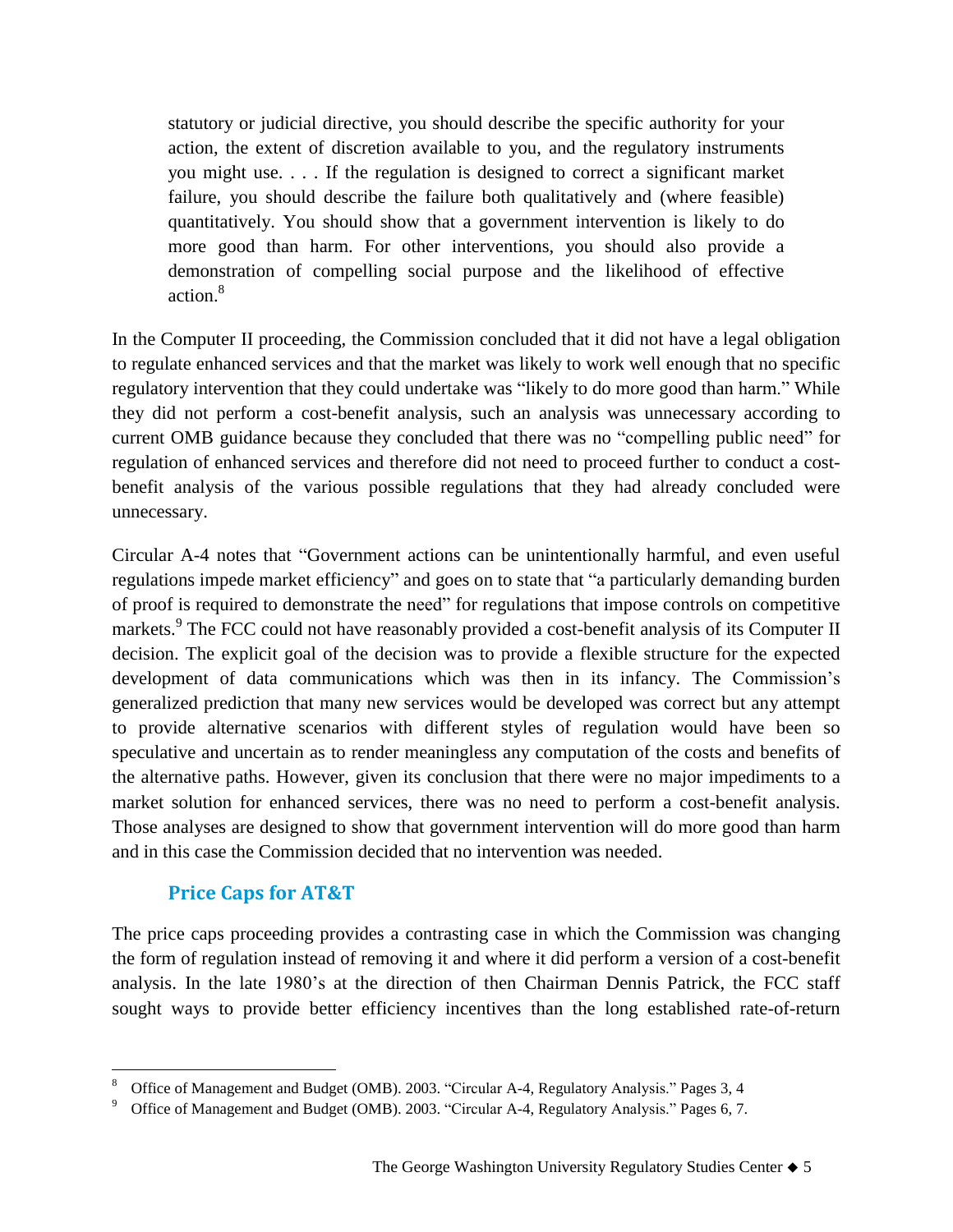regulation <sup>10</sup> After extensive proceedings, the Commission adopted the price cap form of regulation for dominant long distance telephone providers (a category which included only AT&T at the time). That proceeding concluded in March, 1989 with a Report and Order adopting the price cap system for  $AT&T$ .<sup>11</sup>

Although the current version of OMB guidance had not yet been issued at that time, the FCC followed the major components of the current guidance in the analysis supporting that order. It described the need for regulatory action (the lack of efficiency incentives in rate of return regulation that had been extensively discussed in the economics literature), defined the baseline as the continued use of the existing form of regulation, computed expected future prices under both the status quo and the new form of regulation in order to develop an approximation to a cost-benefit analysis, and concluded that the new system should create net benefits of \$900 million over four years.<sup>12</sup> The Commission recognized the uncertainty inherent in a new form of regulation and provided for retrospective review as now required for executive agencies by Executive Order 13563 (2011). With regard to review, the Commission stated:

In embarking on a modified regulatory approach for AT&T, we run the risk that the regulatory controls that we have carefully crafted will produce unintended and unexpected results. …The price cap formula we find reasonable today may become less so over time and may no longer help ensure that rates are just, reasonable, and nondiscriminatory.<sup>13</sup>

While not explicitly following the guidance in effect at that time (President Reagan's Executive Order 12291 which remained in effect until President Clinton issued the currently effective Executive Order 12866 which modified details but kept the same major components as 12291), the Commission completed most of the steps in its own effort to be analytically rigorous about what was at the time a highly contentious major item (including two NPRMs, 10,000 pages of comments, and five Congressional hearings).<sup>14</sup>

It was feasible to perform extensive analysis because the change affected a specific market segment (the interstate long distance market) for which it was possible to make reasonable predictions on both the baseline path and the alternative path under the new form of regulation. In this case, the Commission could not rely on a market solution as in CI-II. Instead it needed to show that its new solution to the previously identified problem of AT&T's market dominance was superior to the previous solution. A more complete analysis could have compared additional alternatives as is expected under the current OMB guidelines, but that was not done.

<sup>&</sup>lt;sup>10</sup> The author was chief of the Common Carrier Bureau at the time and led the staff effort to develop the price cap plan.

 $11$  Policy and Rules Concerning Rates for Dominant Carriers, 4 FCC Record 2873-3380 (1989).

<sup>12</sup> 4 FCC Record 2873 at 3373.

<sup>&</sup>lt;sup>13</sup> 4 FCC Record 2873 at 3141.

<sup>14</sup> 4 FCC Record 2873 at 3376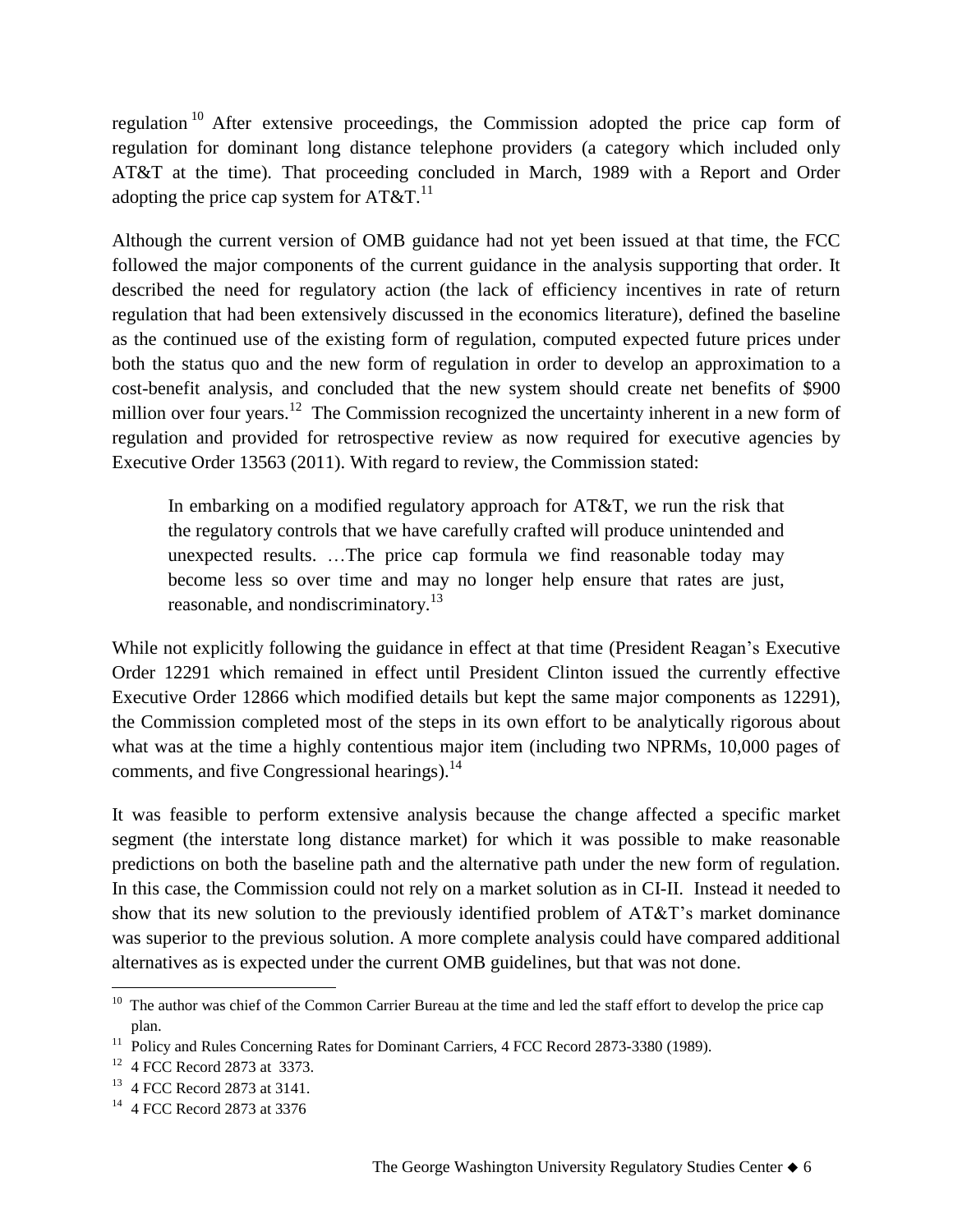## **Application to the current NPRM**

OMB Circular A-4 states regarding the baseline:

You need to measure the benefits and costs of a rule against a baseline. This baseline should be the best assessment of the way the world would look absent the proposed action. …For review of an existing regulation, a baseline assuming "no change" in the regulatory program generally provides an appropriate basis for evaluating regulatory alternatives. When more than one baseline is reasonable and the choice of baseline will significantly affect estimated benefits and costs, you should consider measuring benefits and costs against alternative baselines. In doing so you can analyze the effects on benefits and costs of making different assumptions about other agencies' regulations, or the degree of compliance with your own existing rules. $15$ 

According to that guidance, the default baseline in this case is one in which the Title II order remains in effect and the effects of the proposed changes should be measured against that baseline.

In general, costs and benefits will not be symmetric between adding a regulation and repealing that regulation because costs incurred to comply with the regulation cannot be fully recovered if the regulation is repealed. For example, if a stricter air pollution standard is implemented and firms undertake investments to meet that standard, much of that investment is likely to be a sunk cost that cannot be recovered if the regulation is repealed. In that case the benefits and costs of adding the rule will not be the mirror image of the benefits and costs of repealing the rule and it would matter whether the baseline was with the rule or without it.

However, in this case the Title II order is relatively new and its effects on industry practices not yet complete and therefore it is likely that the effects of removing some or all of the regulations adopted in that order will be reasonably symmetric with the effects of adopting those regulations. That is, the costs created by adding the regulations should be close to the benefits of removing them and the benefits of adding the regulations should be close the costs of removing them.

If the costs of adding regulation and removing it are symmetric then the analysis is simplified because it is feasible to use the baseline that is easiest to analyze. In this case, it is easiest to use the situation before the Title II order as a baseline and to consider the costs and benefits of each of the rules adopted in that proceeding. The current proceeding is more analogous to Computer II than to the price cap proceeding. It is not possible to reasonably predict the kinds of innovations that will be developed either in the Internet itself or the myriad uses of it. However, the first

 $\overline{a}$ 

<sup>&</sup>lt;sup>15</sup> Office of Management and Budget (OMB). 2003. "Circular A-4, Regulatory Analysis.", p. 15.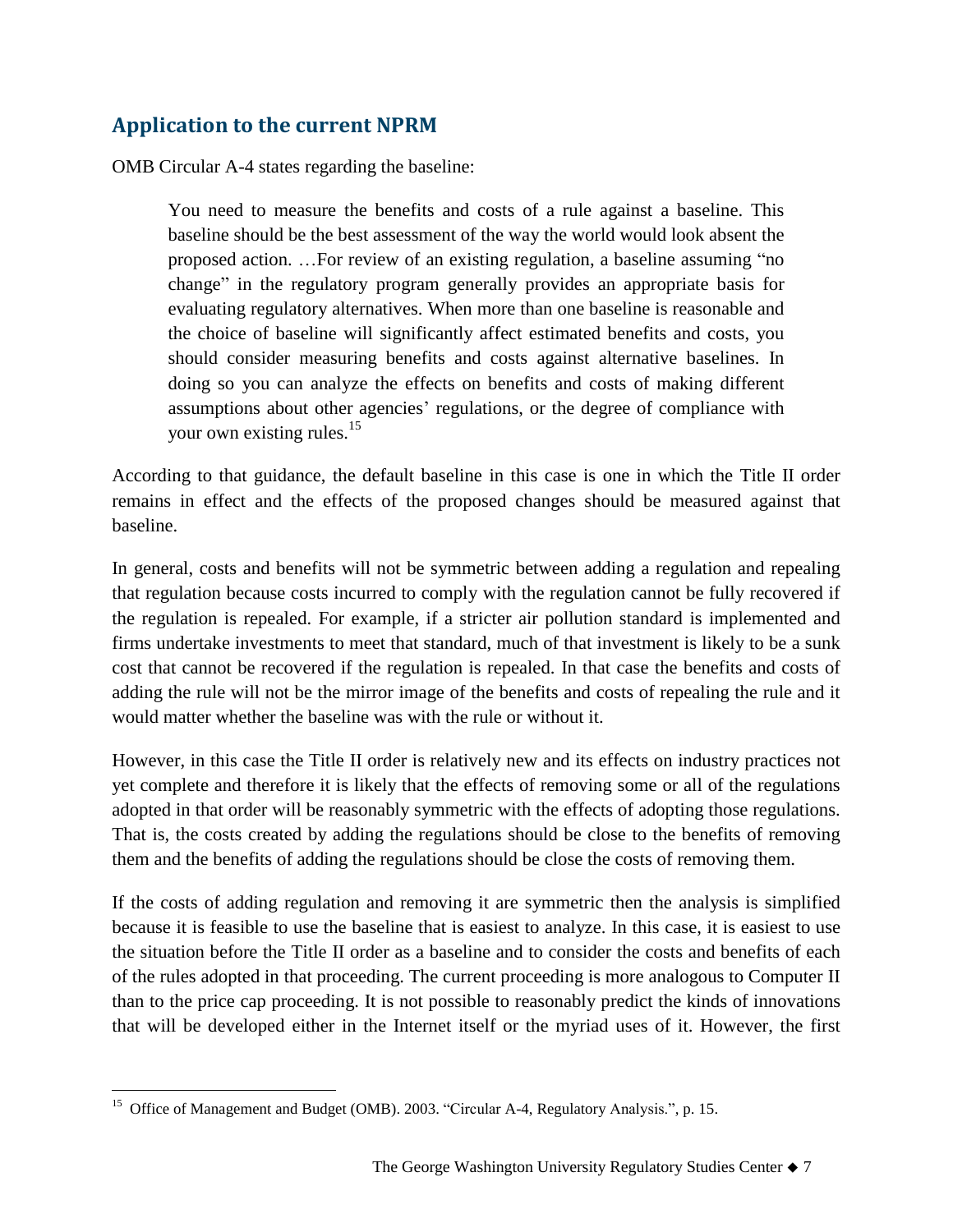principle of whether a need for regulation exists can be used as a guideline as it was in the Computer II proceeding.

From an RIA perspective, the Title II Order was weak in its justification of the need for additional regulation and in its analysis of the relationship between that need and the specific rules that it adopted. The order cited possible incentives for Internet access service providers to abuse a dominant position but did not fully develop the market power analysis to support the assertion of dominance or attempt to quantify the possible costs that would be incurred from the suggested market failure or consider alternative ways of remedying the problem. If the Commission were to conclude that the Internet Access market was reasonably competitive, for example, then a rule such as "no paid prioritization" would be hard to justify because Circular A-4 contains a presumption against price controls in competitive markets.

On the other hand, if the Commission were to conclude that the Internet Access market is subject to substantial market power, then it would be appropriate to consider the costs and benefits of alternative methods of mitigating that problem because Circular A-4 acknowledges market power as a market failure that may support regulation. Part of that analysis should consider whether the market power is likely to be persistent or whether it is likely to diminish over time through technological change. Circular A-4 notes that "technological advances often affect economies of scale. This can, in turn, transform what was once considered a natural monopoly into a market where competition can flourish."<sup>16</sup> The rapid development of mobile broadband is an example of technological progress increasing the options for many users who have only one or two wired broadband providers available to them. If the Commission were to conclude that there are no substantial correctable market failures, then from an RIA perspective, it would reasonably conclude that the proposals in the current NPRM are appropriate without doing a detailed examination of costs and benefits. The presumption in RIA analysis is that market forces generally work better than regulation and that we need a specific reason for regulating. If no good reason can be developed that plausibly has higher benefits than costs, then there is no need to develop a detailed analysis of costs and benefits.

It would be difficult to perform a meaningful cost-benefit analysis using the baseline of the regulations adopted in the Title II order and considering the effects of repealing some or all of them. That baseline is uncertain because of likely evolution of regulations under the Title II order and of future changes in private decisions in response to the incentives created by the order. The particular boundary lines drawn in that order (Internet access providers are subject to Title II but backbone providers are not) and the particular set of waivers and forbearance arrangements (forbear from applying 30 statutory provisions and 700 codified rules) are unlikely to remain stable even if the current NPRM is not adopted. Thus the existing order creates an evolving baseline of uncertain development. Developments under the NPRM proposals are also uncertain.

 $\overline{a}$ 

<sup>&</sup>lt;sup>16</sup> Office of Management and Budget (OMB). 2003. "Circular A-4, Regulatory Analysis." Page 5.